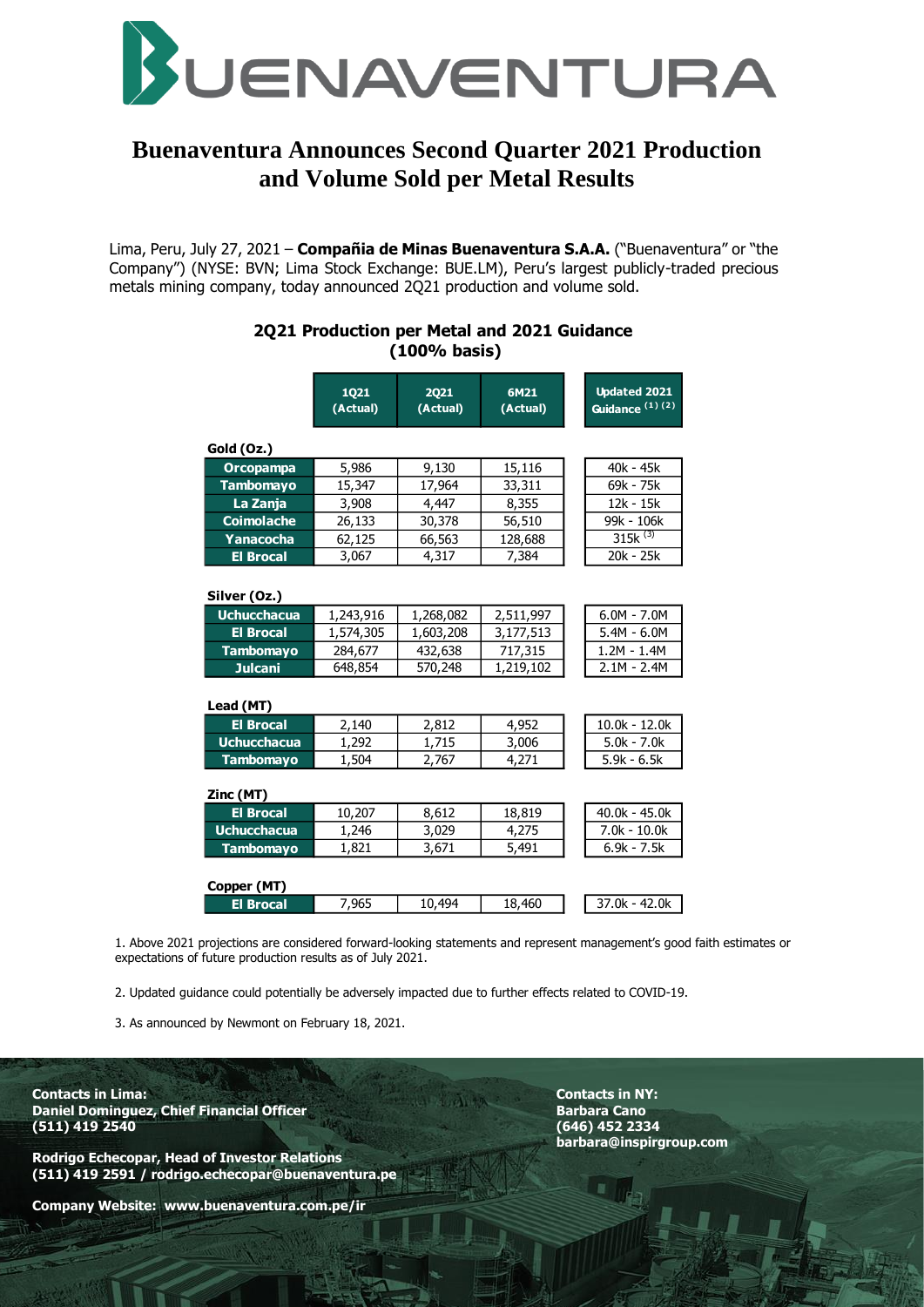## **Additional Comments**

### **Tambomayo:**

2Q21 gold production was aligned with expected mine ramp-up for 2021 and was favorably impacted by more stable operations at Tambomayo's processing plant. 2021 gold production guidance remains unchanged.

2Q21 silver production was in line with expectations. 2021 silver production guidance remains unchanged.

## **Orcopampa:**

2Q21 gold production progressed slightly below the planned ramp-up due to less ore treated during the quarter resulting from Covid-19 related personnel restrictions. Additional staff and resources have been re-allocated to expedite Orcopampa mine development and production for the balance of the year. 2021 guidance remains unchanged.

## **Coimolache:**

2Q21 gold production was in line with expectations. 2021 guidance remains unchanged.

## **La Zanja:**

2Q21 gold production was in line with expectations. 2021 guidance remains unchanged.

## **Julcani:**

2Q21 silver production was in line with expectations. 2021 guidance remains unchanged.

# **Uchucchacua:**

2Q21 silver, lead and zinc production was below expectations due to lower production from high grade Ag areas resulting from delays in mine development, a slower than anticipated transition to narrow vein mining and a negative reconciliation. This was partially offset by increased production from polymetallic stopes and 4 Oz Ag/t tailings reprocessed during the quarter. Therefore, guidance has been updated to  $6.0 - 7.0$  M Oz Ag for 2021 with more conservative development and mining rate projections due to Covid-19 related restrictions. The mining plan is still under review.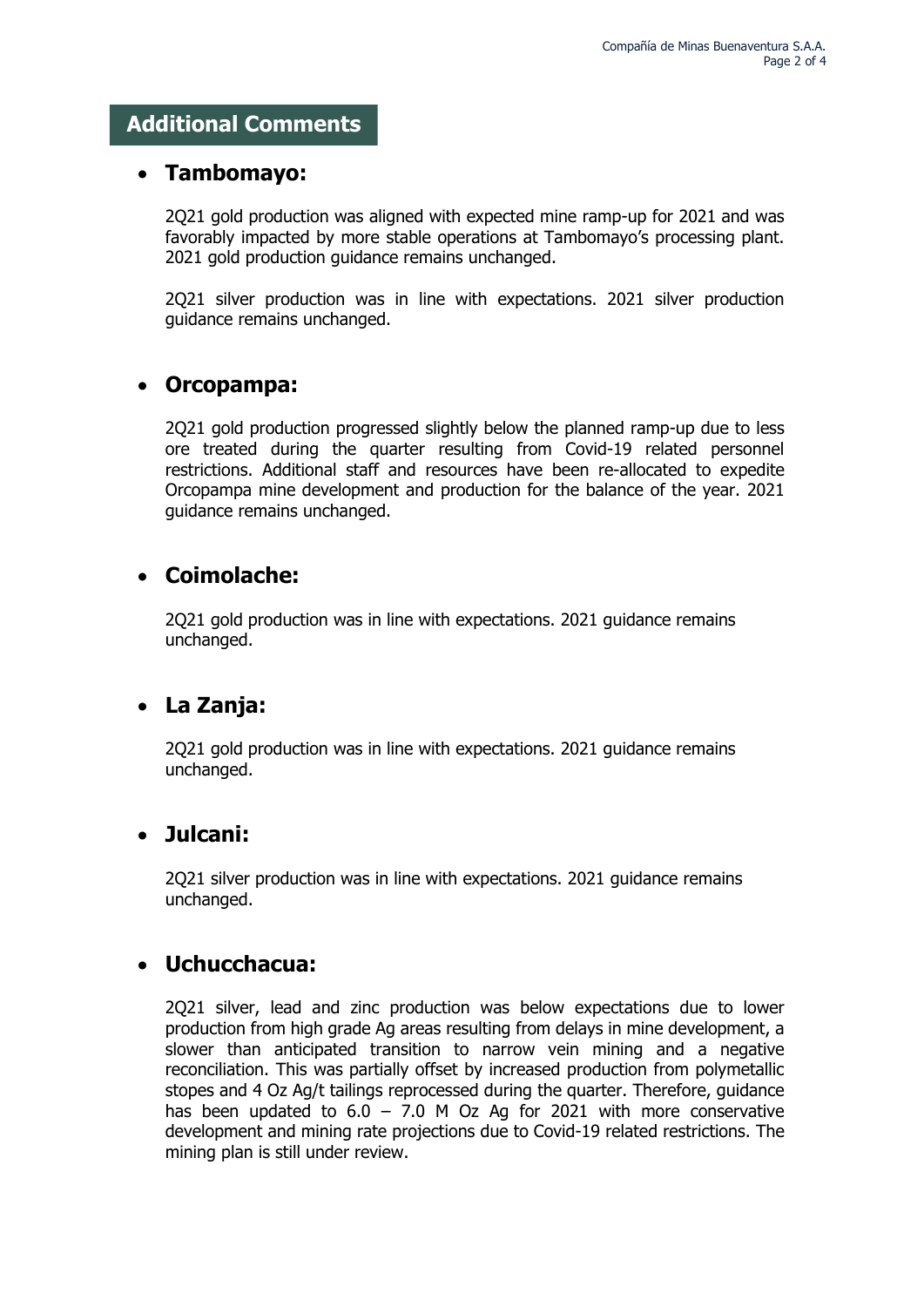# **El Brocal:**

Marcapunta's 2Q21 copper production was in line with expectations. 2021 copper production guidance remains unchanged.

Tajo Norte's zinc production was below expectations due to stripping delays with a negative reconciliation. 2021 zinc production guidance was updated to 40.0- 45.0k mt.

### **2Q21 Payable Volume Sold**

|                   | 1021<br>(Actual) | 2021<br>(Actual) | 6M21<br>(Actual) |
|-------------------|------------------|------------------|------------------|
| Gold (Oz.)        |                  |                  |                  |
| Orcopampa         | 5,698            | 9,618            | 15,316           |
| <b>Tambomayo</b>  | 14,631           | 16,652           | 31,283           |
| La Zanja          | 3,897            | 4,455            | 8,352            |
| <b>Coimolache</b> | 28,094           | 29,815           | 57,909           |
| <b>El Brocal</b>  | 1.951            | 2,805            | 4.756            |

### **2Q21 Volume sold per Metal (100% basis)**

### **Silver (Oz.)**

| , טער וטיויט       |           |           |           |
|--------------------|-----------|-----------|-----------|
| <b>Uchucchacua</b> | 1,029,816 | 1,226,055 | 2,255,872 |
| El Brocal          | 1,244,168 | 1,325,553 | 2,569,720 |
| <b>Tambomayo</b>   | 257,290   | 380,029   | 637,319   |
|                    |           |           |           |

#### **Lead (MT)**

| <b>El Brocal</b>     |    |    | 836. |
|----------------------|----|----|------|
| <b>Uchucchacua</b>   |    |    |      |
| <b>Tambomayo</b>     |    |    |      |
| Julcani <sup>.</sup> | 13 | ٩, | 104  |

#### **Zinc (MT)**

| El Brocal          | 401 |       | 608 |
|--------------------|-----|-------|-----|
| <b>Uchucchacua</b> | 414 | ۔309، |     |
| <b>Tambomayo</b>   | 401 | በ49   |     |
|                    |     |       |     |

| Copper (MT) |  |  |
|-------------|--|--|
| El Brocal   |  |  |

#### **Realized Metal Prices\***

|             | 1021<br>(Actual) | 2021<br>(Actual) | 6M21<br>(Actual) |
|-------------|------------------|------------------|------------------|
| Gold (Oz)   | 1,726            | 1,815            | 1,776            |
| Silver (Oz) | 26.98            | 27.06            | 27.02            |
| Lead (MT)   | 2,129            | 2,192            | 2,166            |
| Zinc (MT)   | 3,220            | 3,010            | 3,108            |
| Copper (MT) | 8,994            | 10,033           | 9,585            |

\*Buenaventura consolidated figures.